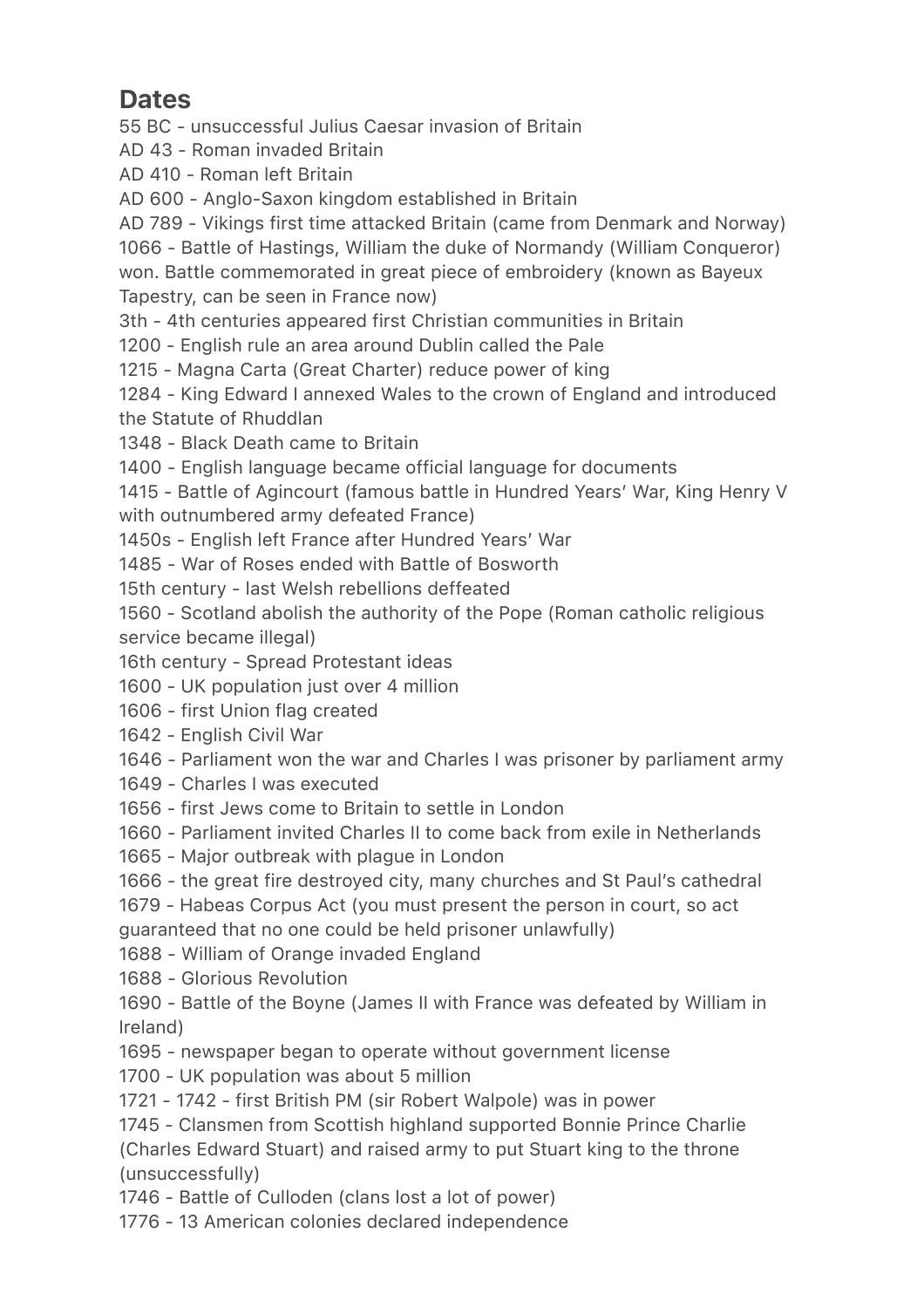1783 - Britain recognised colonies independence after army defeat

1789 - France had revolution which led to war with Britain. Napoleon, who became Emperor of France, continued the war

Late 1700s - the Quakers set up first formal anti-slavery campaign 18th century - new ideas about politics, philosophy and science developed (the Enlightenment time)

1801 - Ireland became unified with England, Scotland and Wales after the Act of Union of 1800. This created the United Kingdom of Great Britain and Ireland.

1801 - UK population was about 8 million

1805 - won in Battle of Trafalgar

1815 - Battle of Waterloo (Napoleon was defeated by Wellington/Iron Duke)

1833 - Emancipation Act (abolish slavery)

1837 - Victoria became an Queen

1840s - the famous satirical magazine 'Punch' published

1851 - UK population was about 20 million

1872 - The first tennis club was founded in Leamington Spa in 1872.

1889 - Emmeline Pankhurst set up the women's Franchise League

1895 - National Trust founded by 3 volunteers

1896 - First public film was shown in uk

1899 - 1902 - The Boer War in South Africa agains Netherlands

19 century - many Scottish people left North America

19th century - first professional football clubs formed

1901 - UK population was about 40 million

1902 - motorcar racing started in UK

1903 - Women's Social and Political Union (WSPU) established

1908 - UK Olympic Games

1914 - WWI began

11 November 1918 - End of First World War

1922 - Ireland split into two countries

1922 - BBC starter first radio broadcast

6 June 1944 - D-day, allied forces landed in Normandy

1930s - Turing machine was invented

1930s - Jet engine invented by Sir Frank Whittle

1933 - Adolf Hitler came to power in Germany

1936 - BBC began the world first regular TV service

1945 - Fleming won the Nobel Prize in Medicine in 1945 for the discovery of the penicillin.

1947 - 9 colonies were granted independence

1948 - UK Olympic Games

1948 - NHS created

1949 - Irish Free State became a republic

1950 - UK signed the European Convention of Human Rights

1950s - hovercraft invented

1950s and 1960s - it was high point of British comedy films

1951 - UK population was about 50 million

25 March 1957 - the EU was set by 6 western countries (Belgium, German,

France, Italy, Luxembourg and Netherlands) who signed Treaty of Rome